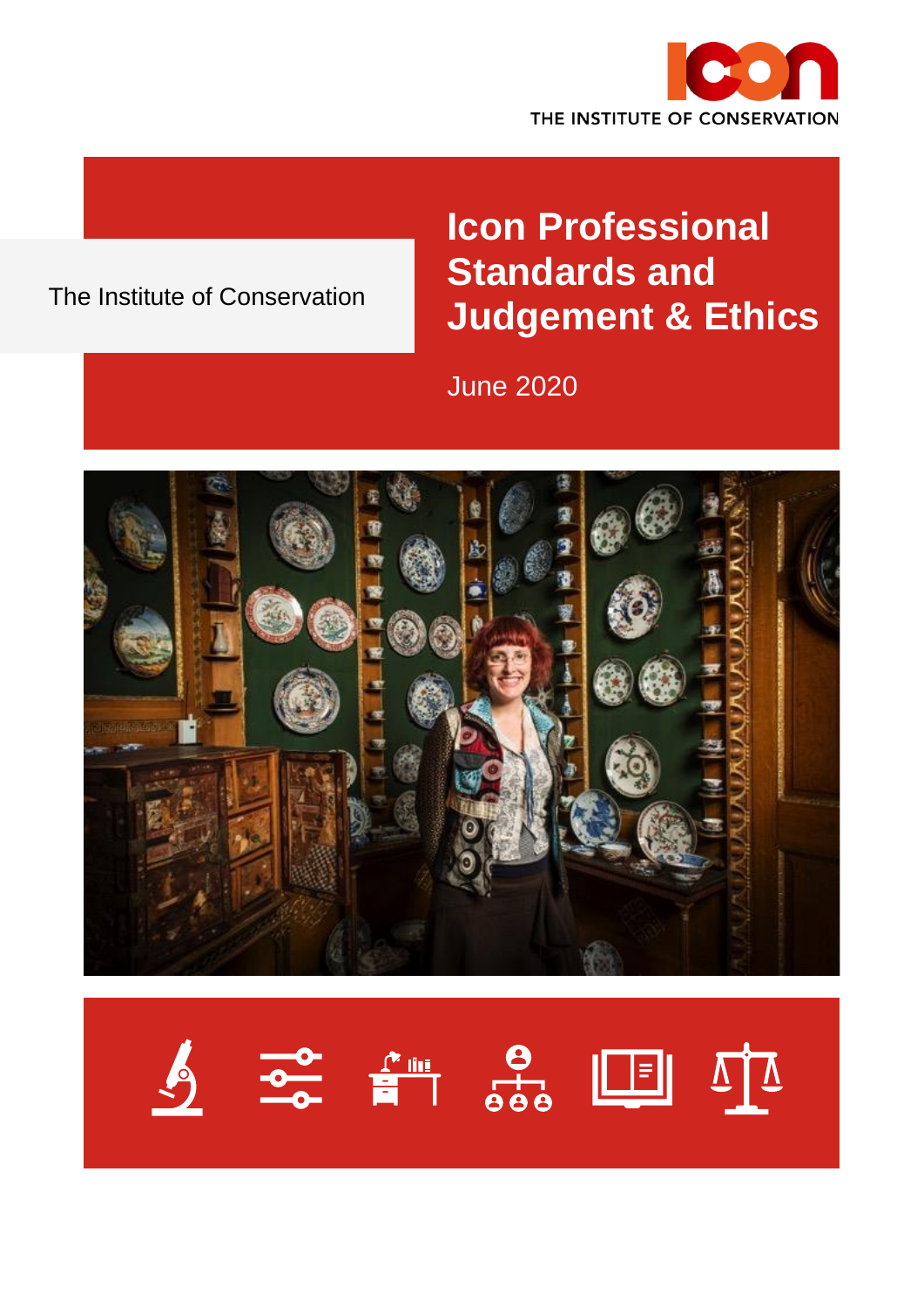## **Contents**

| <b>Introduction</b>                                      | 1             |
|----------------------------------------------------------|---------------|
| <b>Professional Standards and Judgement &amp; Ethics</b> | $\mathcal{P}$ |
| Commentary                                               | 5             |
| Standard 1: Assessment of cultural heritage              | 5             |
| Standard 2: Conservation options and strategies          | 8             |
| <b>Standard 3: Conservation measures</b>                 | 10            |
| Standard 4: Organisation and management                  | 13            |
| Standard 5: Continuing professional development          | 16            |
| Professional Judgement and Ethics                        | 18            |

## Introduction

The Icon Professional Standards and Judgement & Ethics guide the professional practice of conservators. There are five Professional Standards as well as Judgement & Ethics, each of which is broken down into individual 'criteria' which make up the overall 'standard'.

Initially developed in 1999, the Icon Professional Standards and Judgement & Ethics have been reviewed in 2007, 2013 and 2019 to ensure that they are fit for purpose. They provide the foundation of many areas of Icon's work including:

- Icon Accreditation
- Code of Conduct (2014)
- Icon Complaints procedure

This document should be read in conjunction with the Icon Glossary.

----

*Icon Professional Standards and Judgement & Ethics © 2020 Icon. Cover Image: Matt Wreford*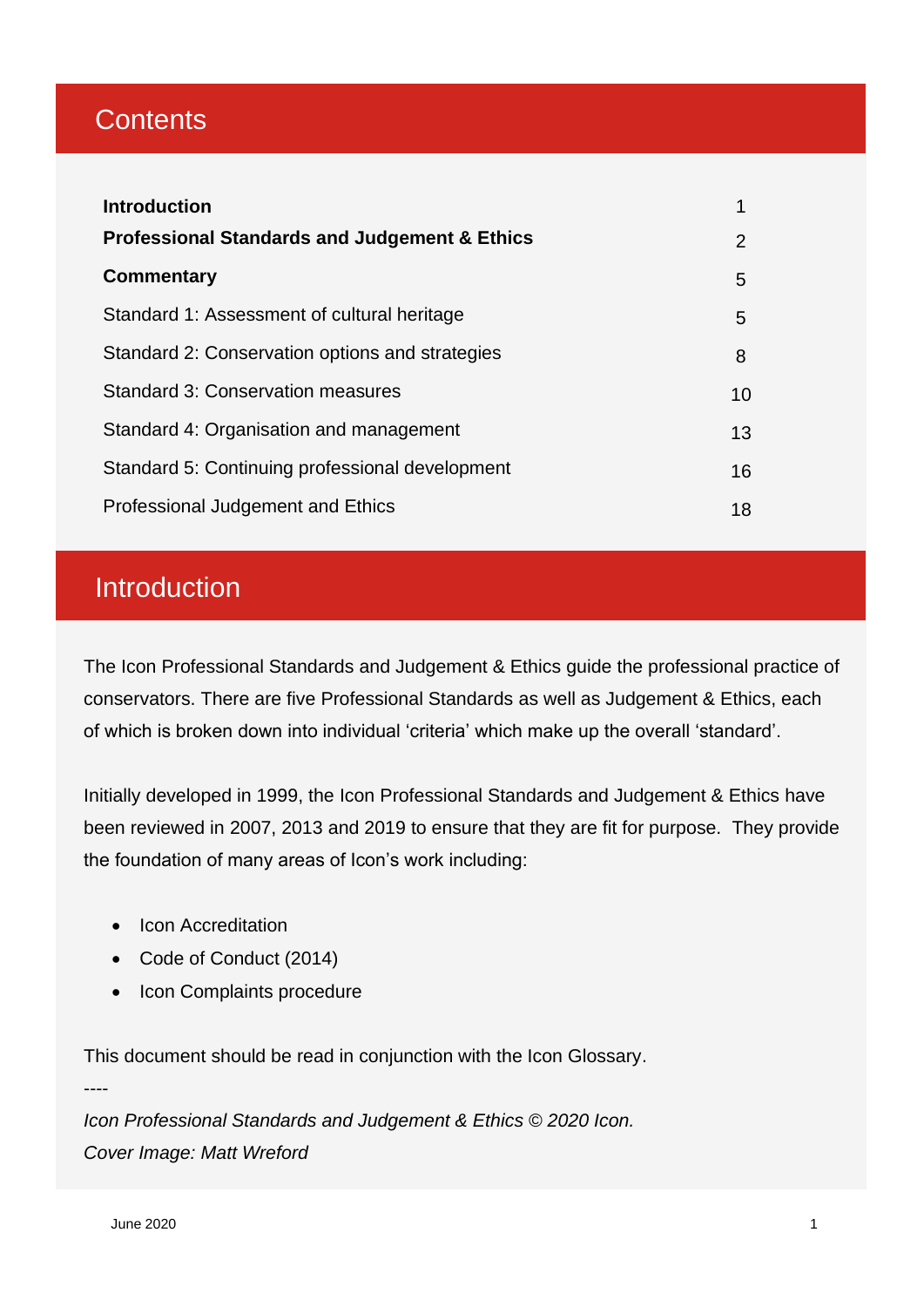## **Professional Standards and Judgement & Ethics**



## **Standard 1: Assessment of cultural heritage**

- a. Understand the significance and context of the heritage to be assessed, along with any implications for potential conservation measures.
- b. Assess the physical nature and condition of the heritage.
- c. Assess the impact of the environment and potential changes on the heritage.
- d. Assess the implications of taking no further action.
- e. Report on the findings of the assessment.



## **Standard 2: Conservation options and strategies**

- a. Identify and evaluate conservation options.
- b. Develop advice, recommendations or policies relating to the different options available.
- c. Develop or negotiate a considered course of action for implementation.



- a. Communicate appropriate practice in the care, protection and treatment of cultural heritage.
- b. Implement conservation measures.
- c. Ensure that measures and advice follow recognised conservation standards.
- d. Monitor and evaluate the effect of conservation measures.
- e. Document conservation measures.
- f. Recommend appropriate sources of further analysis, treatment or preventive care where these lie outside your remit or area of expertise.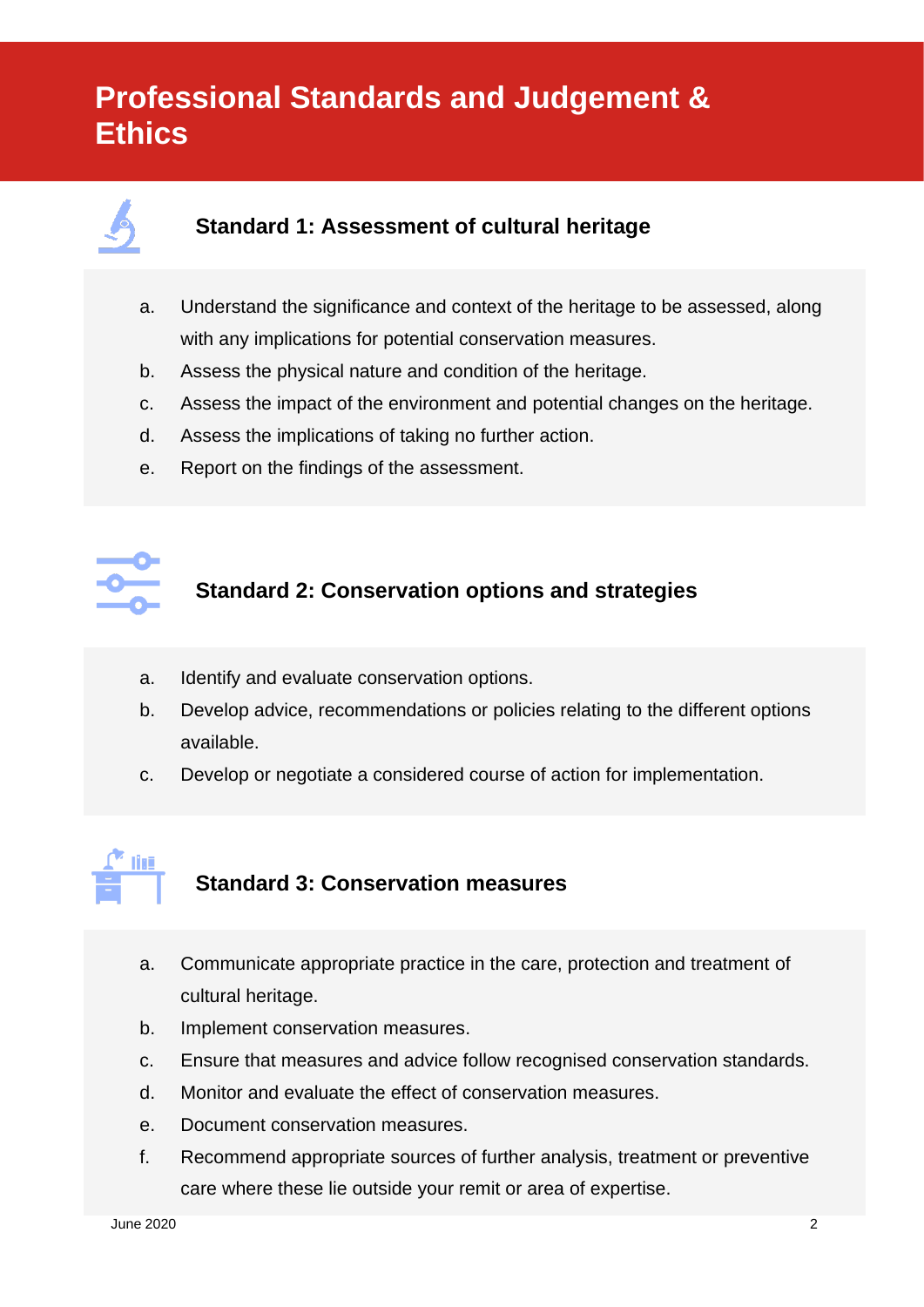

## **Standard 4: Organisation and management**

- a. Organise and manage work to ensure that it is completed appropriately.
- b. Ensure that your work practices and any you promote comply with applicable legal and contractual requirements.
- c. Ensure that your work practices and the area for which you are responsible comply with relevant Health & Safety regulations and guidelines, minimising risk to yourself and others.
- d. Adhere to good business or internal practice in dealing with clients, colleagues and other stakeholders.
- e. Ensure that adequate and accessible records are maintained.



## **Standard 5: Continuing professional development**

- a. Keep yourself informed on changes in the profession as well as broader developments relevant to your work context.
- b. Ensure that your practice, knowledge, skills and techniques are up-to-date, both at a general level and in relation to individual projects and tasks that you undertake.
- c. Reflect on and learn from your practice.
- d. Promote conservation and the care of cultural heritage to expert and general audiences.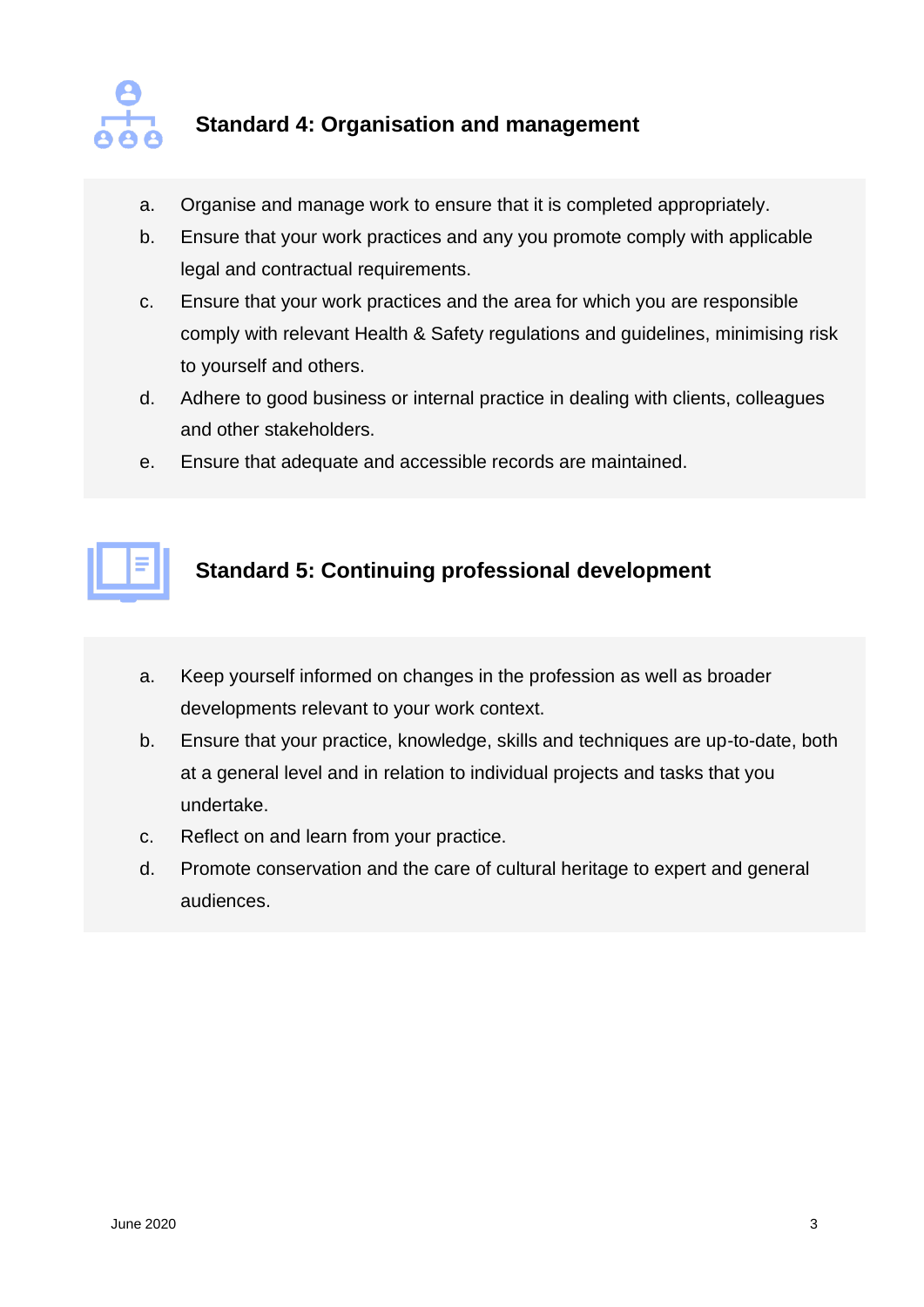

## **Professional Judgement and Ethics**

- i. Understand the principles of conservation and demonstrate an in-depth understanding of the specific area(s) of your practice.
- ii. Be conversant with national and international principles, philosophies and guidelines relevant to your practice.
- iii. Understand the ethical basis of the profession and the responsibilities of the conservation professional to cultural heritage and to wider society.
- iv. Understand and observe the Icon Code of Conduct.
- v. Use an adequate level of critical thinking, analysis and synthesis in approaching conservation problems and developing appropriate solutions.
- vi. Appreciate and be prepared to consider alternative, valid methods and approaches that are relevant to your practice.
- vii. Observe legal requirements and obligations, including those relating to health and safety, the environment, employment and contract law, and international agreements.
- viii. Take responsibility for the care of cultural heritage within your influence.
- ix. Act with responsibility towards the environment, promoting environmental sustainability in conservation practice and minimising adverse environmental impact.
- x. Act responsibly and ethically in dealings with the public, employers, clients and colleagues.
- xi. Act with awareness of and respect for the cultural, historic and spiritual context of objects and structures.
- xii. Understand how the context in which conservation is carried out influences the practices and measures that are appropriate and acceptable.
- xiii. Handle value-conflicts and ethical dilemmas in a manner which maintains the interests of cultural heritage.
- xiv. Understand the limits of your own knowledge and abilities, and practise within them.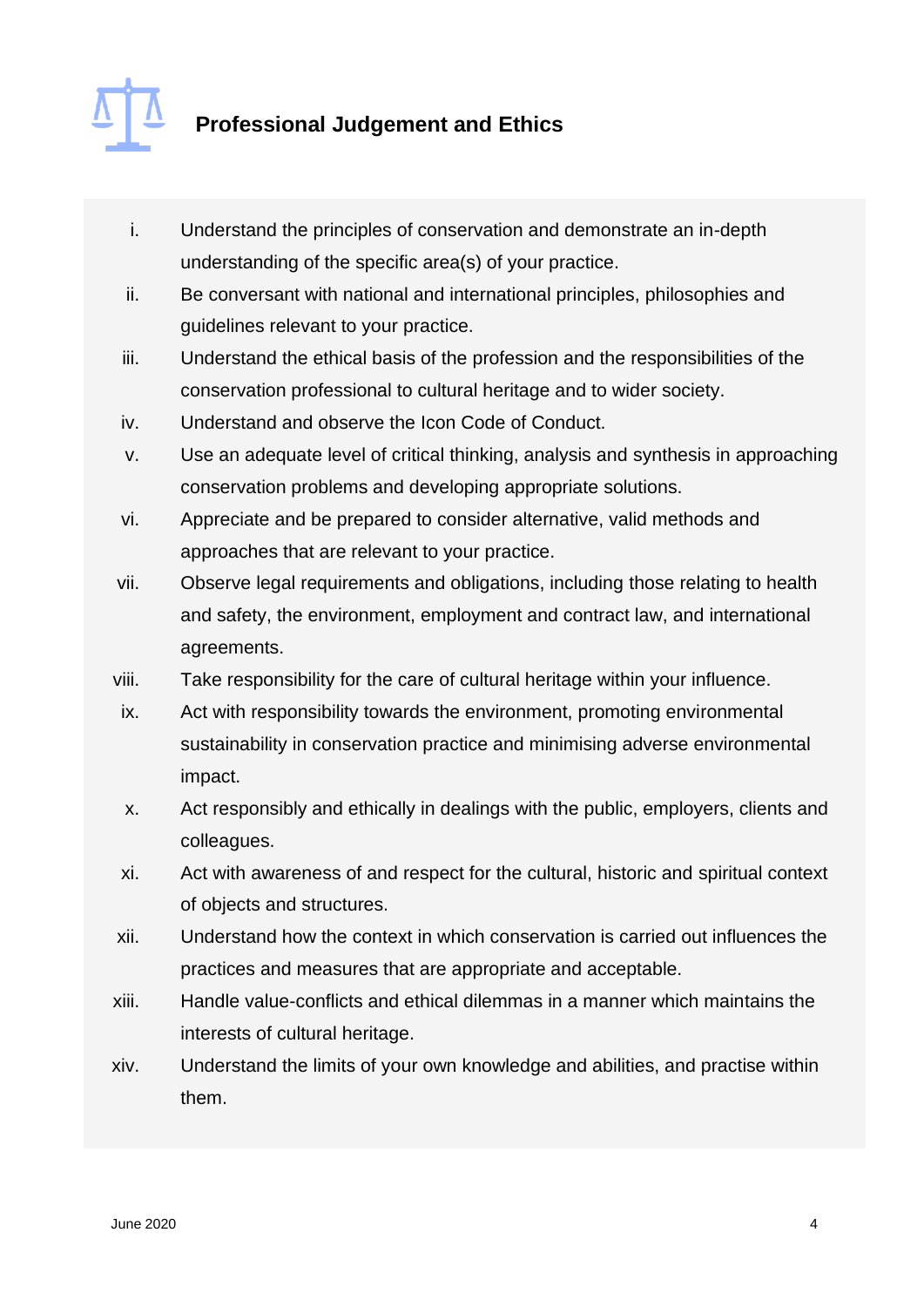## **Commentary**



### **Standard 1: Assessment of cultural heritage**

Standard 1 (points a–e below) requires you to demonstrate the ability to assess cultural heritage, including in situations that present complex conservation problems. The standard should be applied according to your work context, for instance your work might involve examining objects brought to a studio for treatment or advice, or it might call for you to provide the detailed assessment of a collection or structure, or a strategic assessment of a series of collections or defined area of cultural heritage.

Depending on the situation, you may need more than one level of assessment: for example, an initial, visual assessment followed by more detailed investigation and analysis or by ongoing monitoring and audit.

You must be able to:

**1a) Understand the significance and context of the heritage to be assessed, along with any implications for potential conservation measures.**

- Depending on context this may include considering how the heritage is used or displayed; the design and environmental context of the heritage; any personal, cultural, historic, spiritual, symbolic, intangible, aesthetic or economic significance; artist intent; previous conservation work; and the interests of current and where relevant past owners, custodians and other stakeholders.
- You may need to undertake research, which could be for instance visual, material, historic, archival or testimonial.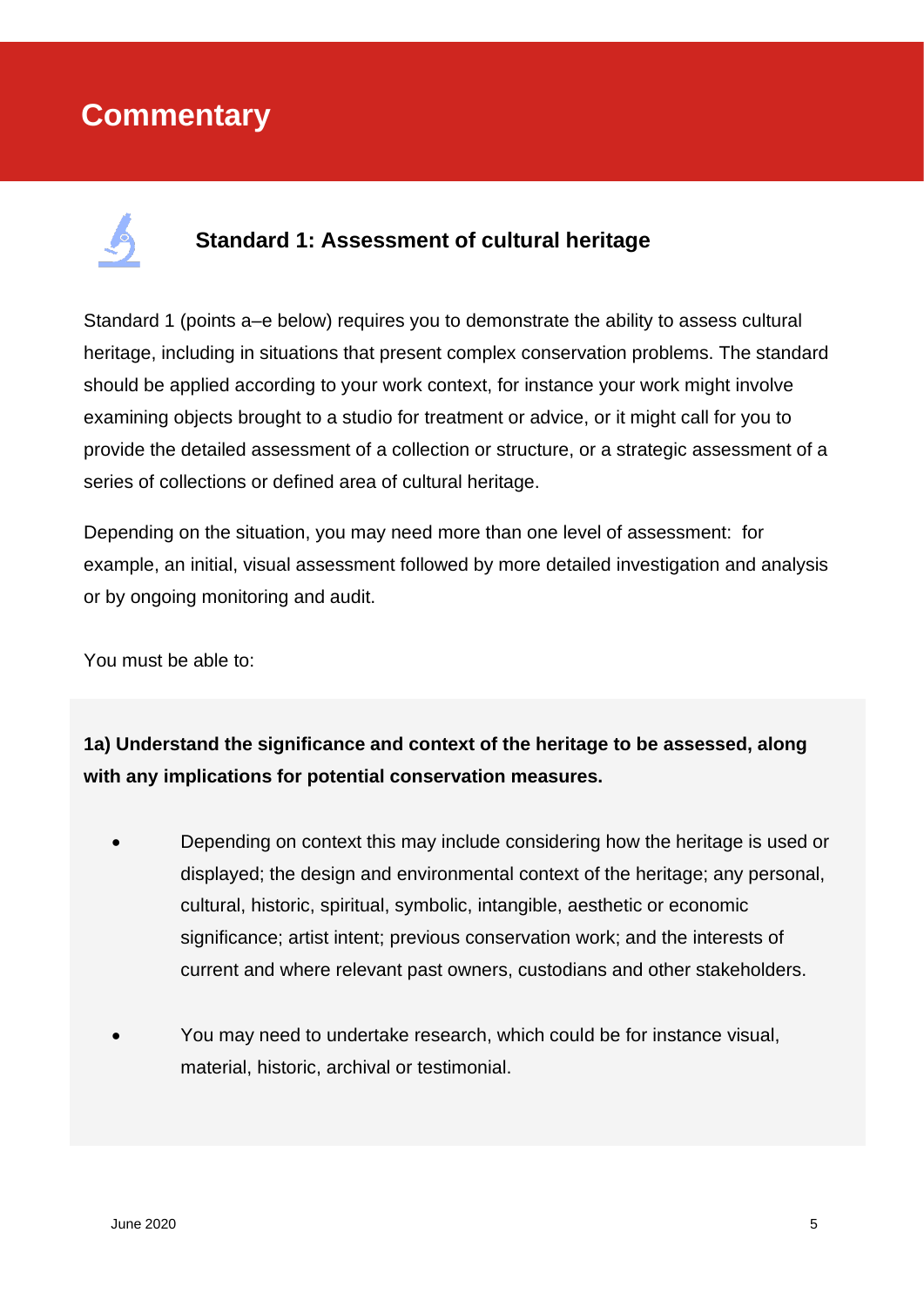#### **1b) Assess the physical nature and condition of the heritage.**

- The methods used for assessment must not have an adverse impact on the condition or integrity of the heritage.
- You must refer to other competent sources where analysis lies outside of your area of personal competence or requires specialist resources.
- You must demonstrate an understanding of the material properties and typical degradation patterns of heritage appropriate to the area in which you work.

#### **1c) Assess the impact of the environment and potential changes on the heritage.**

- This needs to be applied as appropriate to the context of your work, for example it may involve asking the owner or custodian of an object about its current and proposed environment and use, it could involve carrying out a detailed assessment of a collection or site, or assessing the impact of development proposals, changes to the environment, or other potential changes affecting a site or structure.
- It should include an adequate assessment of risks in the context of its proposed environment and use.
- You must refer to other competent sources where analysis lies outside of your area of personal competence or requires specialist resources.

#### **1d) Assess the implications of taking no further action.**

This will include implications, risks and benefits for the heritage under consideration and, as relevant to the situation, any risks to other objects or structures, the environment or surroundings, and to health and safety.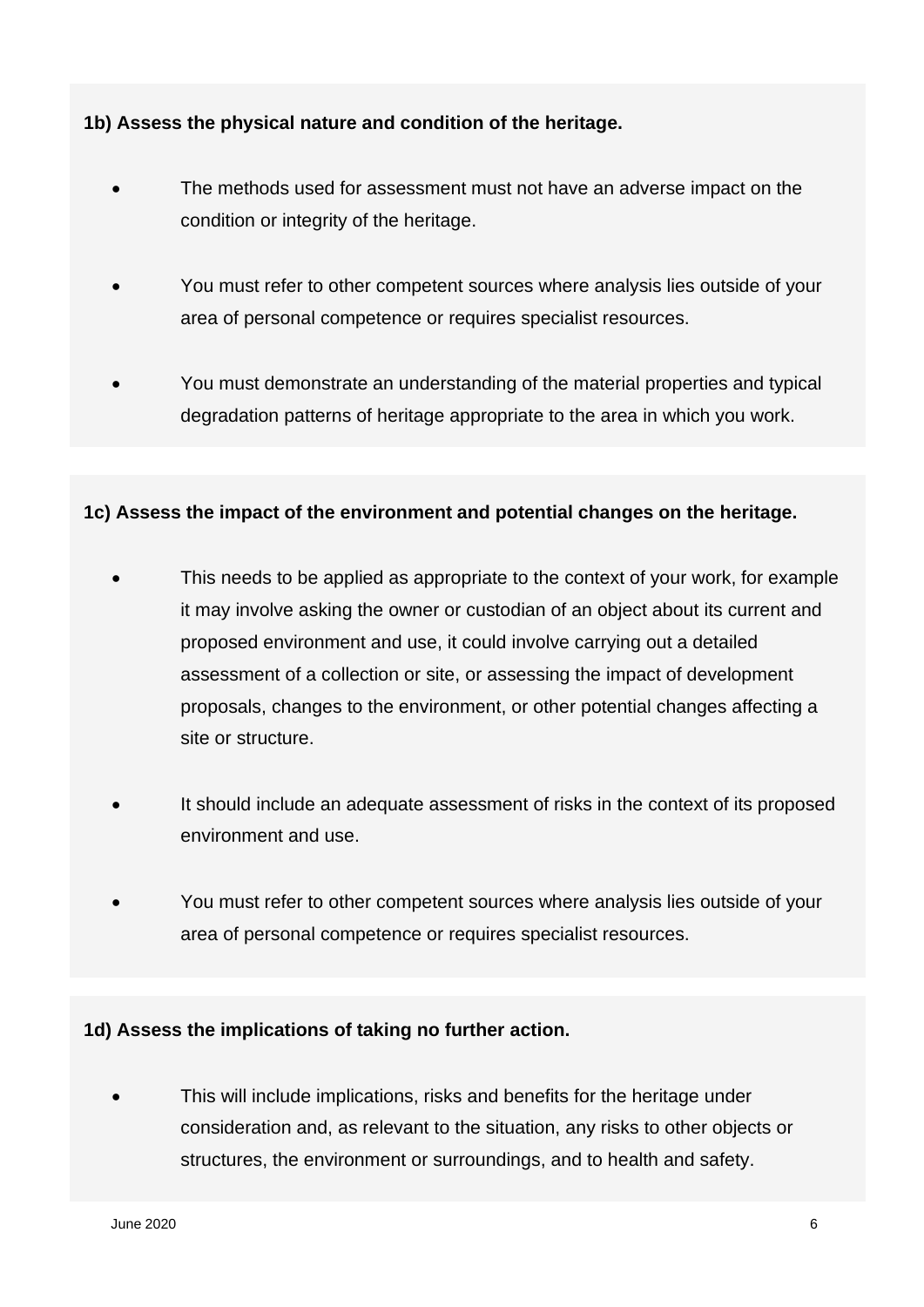#### **1e) Report on the findings of the assessment.**

- The coverage, presentation and detail of the report or record need to be appropriate to the context of the assessment and the intended readership.
- Depending on context, the report or record may be for your own use, for the information of others, or for formal presentation or publication.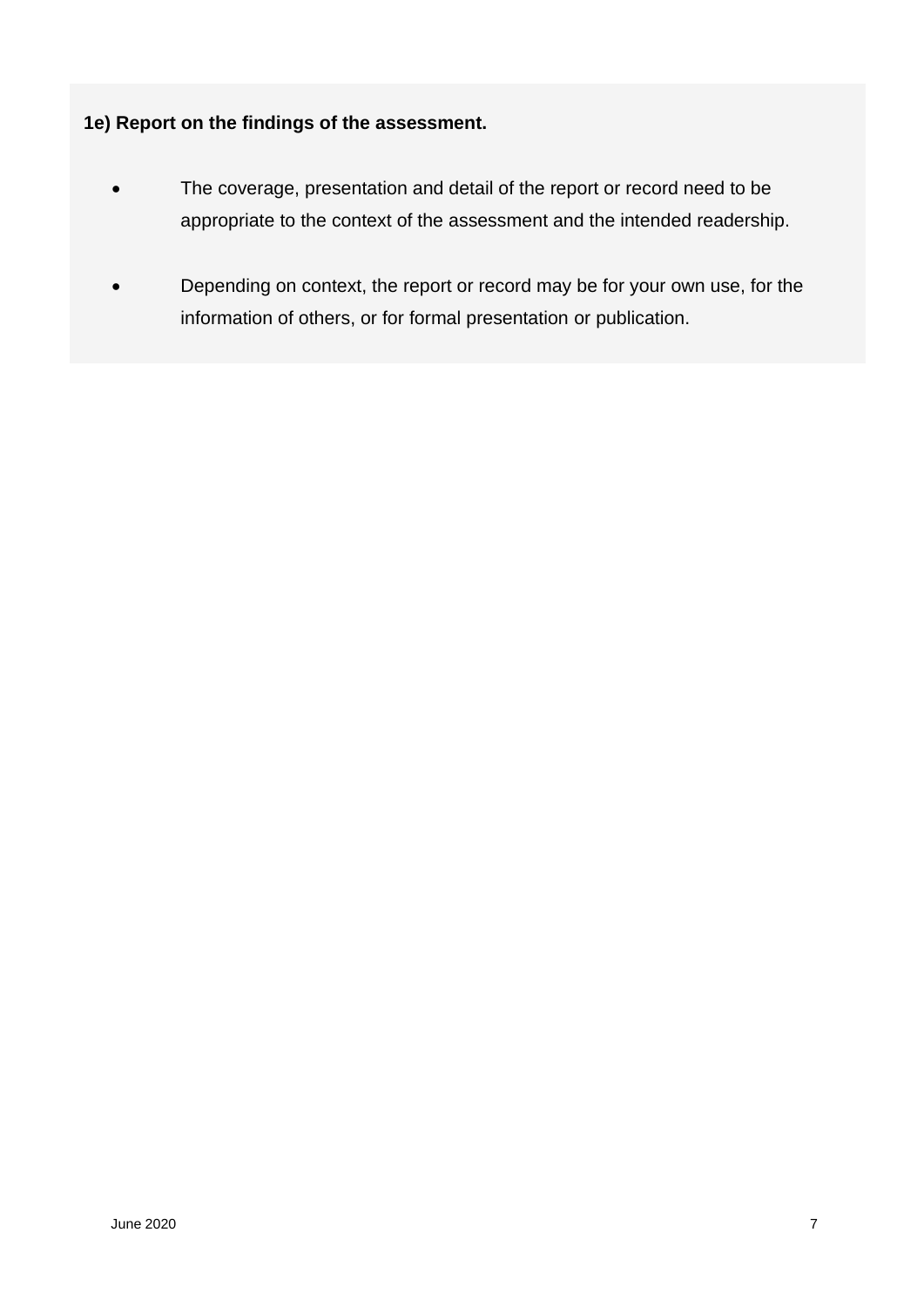

### **Standard 2: Conservation options and strategies**

Standard 2 (points a–c below) builds on the assessment undertaken in standard 1. It requires evaluation and negotiation in contexts that present complex conservation problems. The standard should be applied according to your work context, for instance it could apply to decisions discussed with a client about objects brought to a studio for treatment or advice, a strategy for the management of a collection or building, or a response to a specific threat or conservation issue.

You must be able to:

#### **2a) Identify and evaluate conservation options.**

- Options could include managing the use, display, transportation, storage or method of assessment of the heritage differently; physical conservation treatments and measures; or preventive or protective measures.
- Options should be based on adequate assessment and research, and follow an explicit rationale.
- You should be able to identify options that require novel or adapted measures, and know how you would develop and implement or commission these.
- Evaluation will include identifying the risks, benefits and wider implications associated with the different options, including the degree of reversibility or retreatability, resilience to changes in environmental conditions however these are caused, implications for current and future use, and implications for subsequent conservation measures.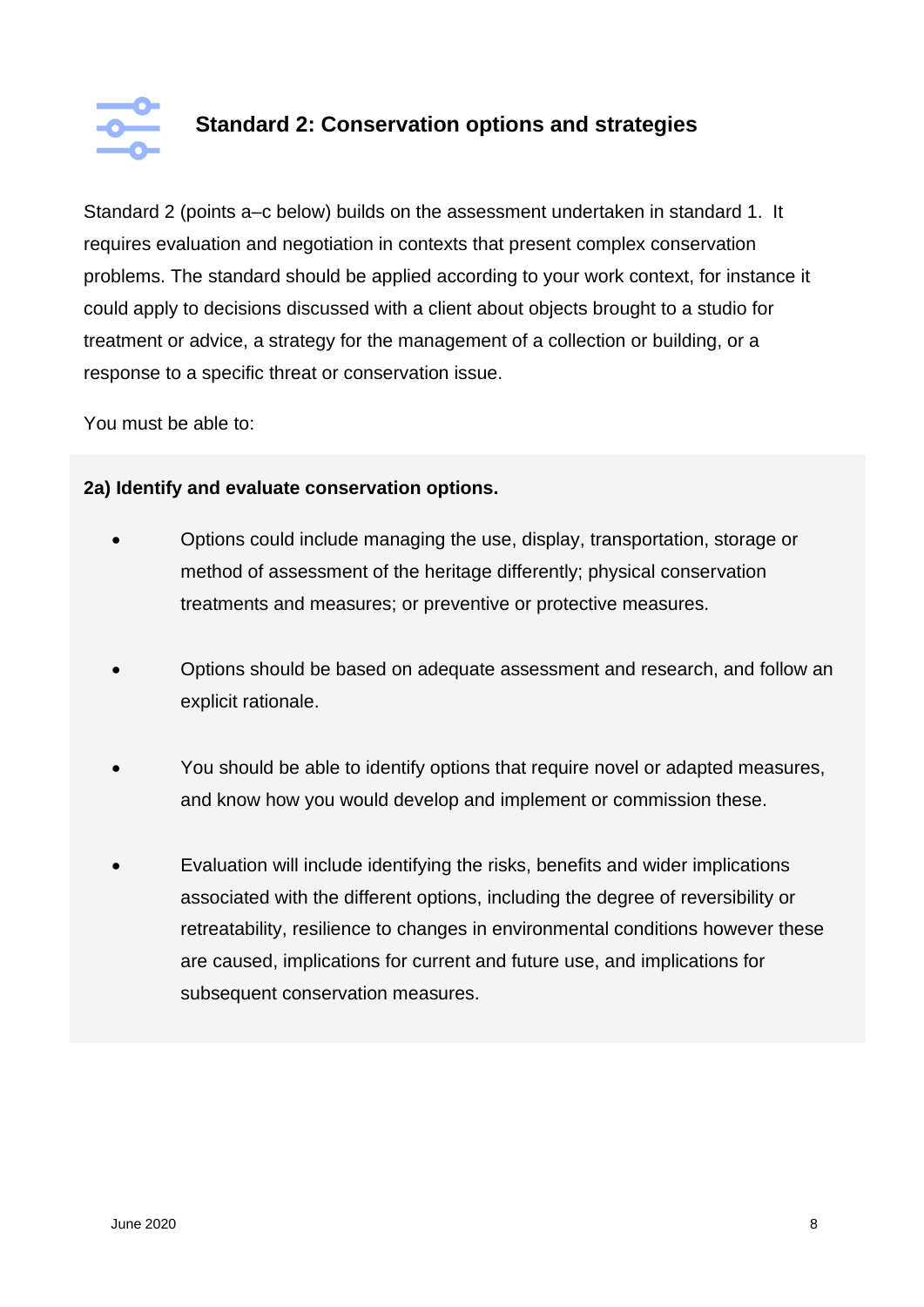**2b) Develop advice, recommendations or policies relating to the different options available.**

- This will include considering the resource implications of the various options, their environmental impact, any implications for project management or development, and where relevant identifying sources of resourcing or funding.
- You should be able to advise on any legislation, official guidance or organisational policy that affects your area of conservation. Your advice or decisions will need to communicate and promote good conservation practice.

#### **2c) Develop or negotiate a considered course of action for implementation.**

- You should be able to negotiate with organisations and individuals as relevant to your area of practice.
- Actions should be open to renegotiation in the light of any new findings that emerge once conservation measures are under way.
- The agreed action should be recorded in a format and level of detail appropriate to the context.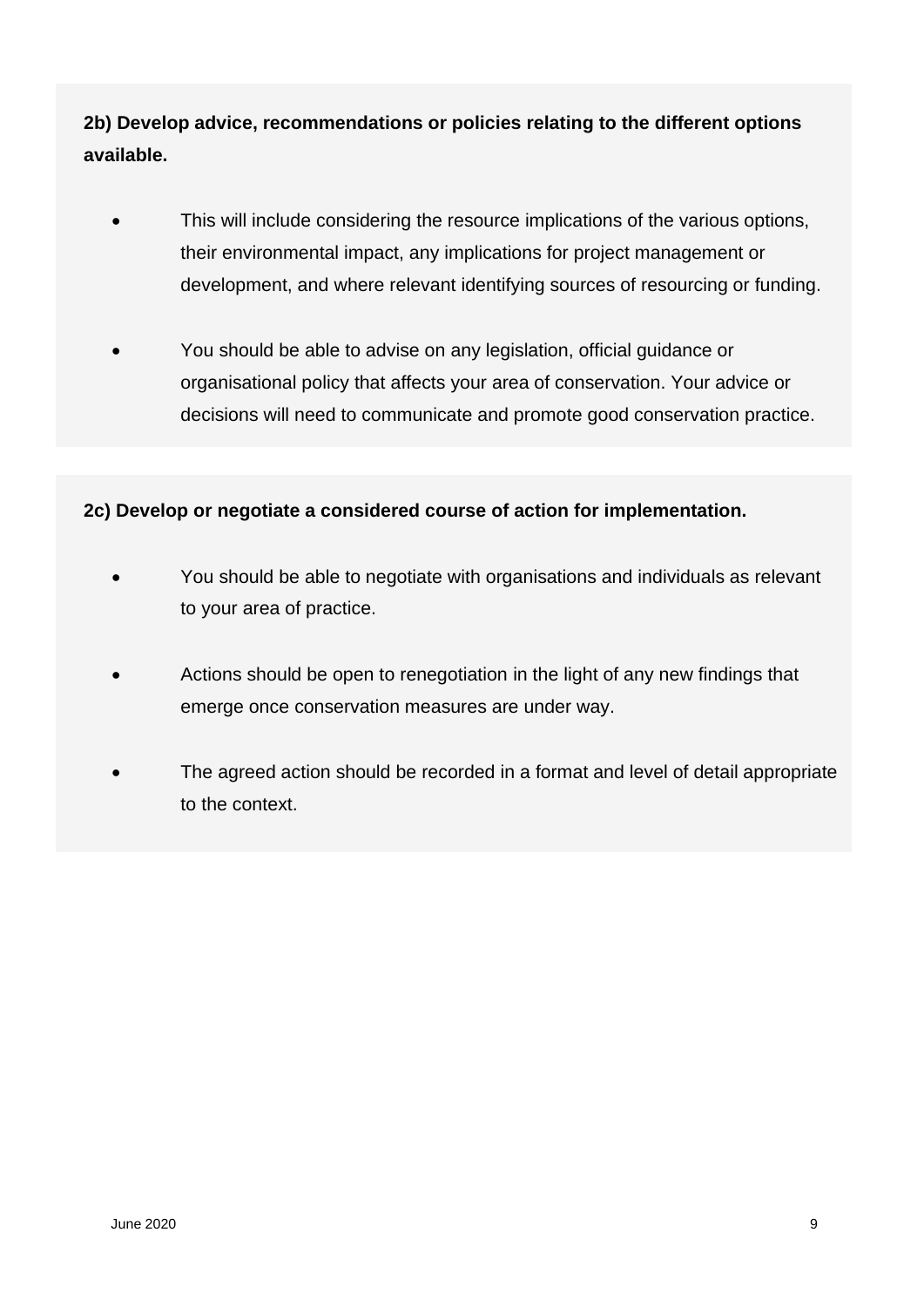

Standard 3 (points a–f below) requires a detailed knowledge of conservation along with the ability to implement conservation measures effectively, whether by carrying out treatments and protective measures directly or through an advisory, managerial or educational role. Meeting points a–f will show that you can work effectively with situations that present complex conservation problems, and that you can deal effectively with any unanticipated problems or findings.

You must be able to:

**3a) Communicate appropriate practice in the care, protection and treatment of cultural heritage.**

- Communication could for instance be in the form of advice, policies, strategies, recommendations, or educational inputs.
- Care, protection and treatment may relate to ongoing or exceptional situations, anticipating or responding to disasters or emergencies, or responding to external proposals and changes.
- You should be able to communicate knowledgably the conservation implications of any policy or plan for the heritage in your area of work.
- You should be able to advise on requirements for the ongoing protection of heritage that has left your care.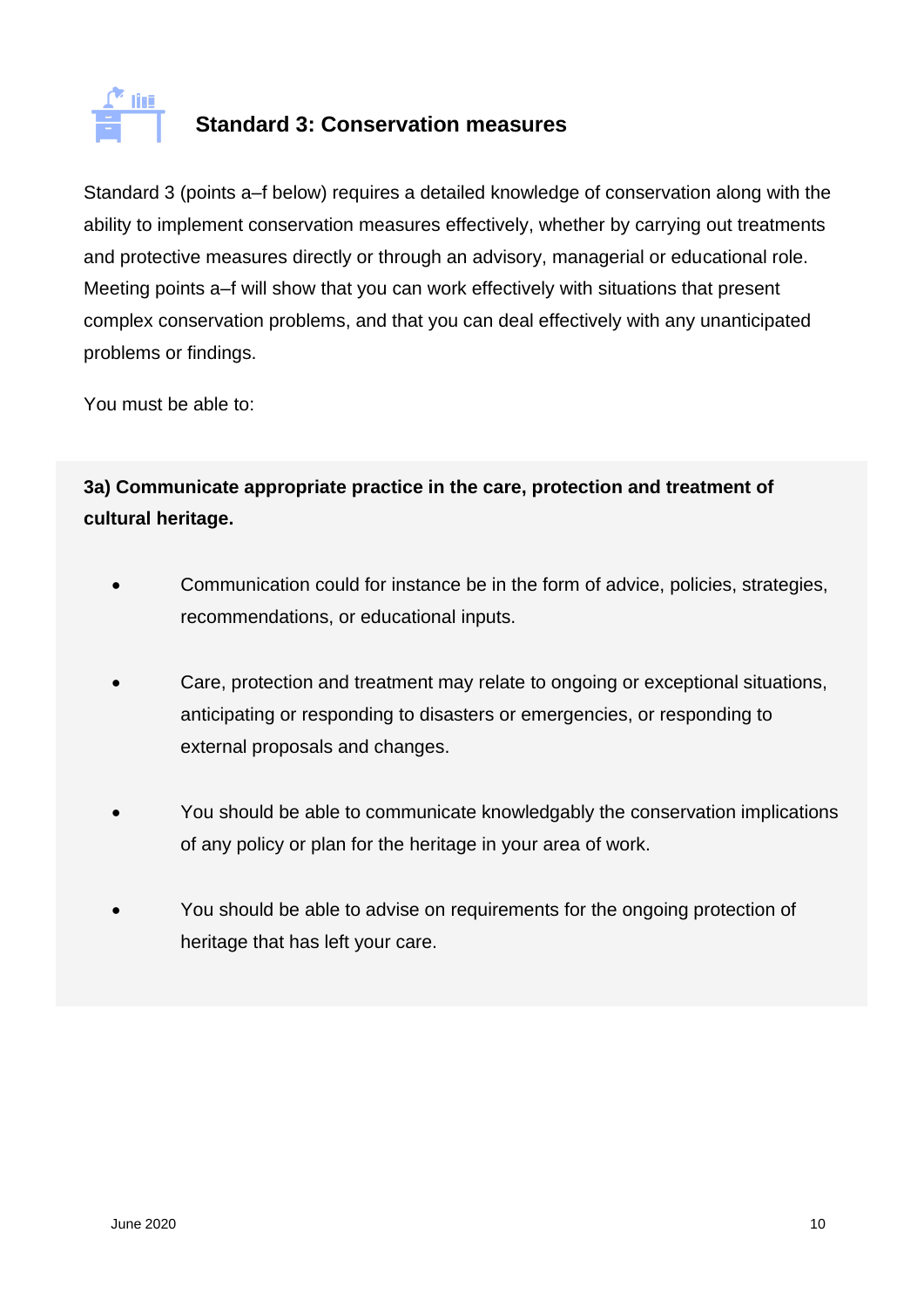#### **3b) Implement conservation measures.**

- This includes being able to advise on the physical and chemical characteristics of materials and causes of decay, the measures and techniques to be used, and the use of relevant resources, skills and equipment.
- Measures may be for instance physical, chemical, environmental or statutory, or relate to managing or influencing the interaction of others with the heritage.
- You should be able to advise on new and developing techniques and their practical implications.
- The methods and techniques used should take into account relevant contextual and ethical factors as well as current research and guidance in the field concerned.
- You will need to understand the perspectives and roles of others who have an impact on the protection and care of the heritage, where necessary working with them to ensure that measures are effective.

#### **3c) Ensure that measures and advice follow recognised conservation standards.**

- This includes meeting relevant Icon standards or codes of practice, along with taking account of any applicable national, local or organisational standards, guidelines and policies.
- You will need to ensure that measures are implemented ethically and to the relevant standard regardless of whether you are carrying them out yourself, delegating or commissioning, or managing more broadly.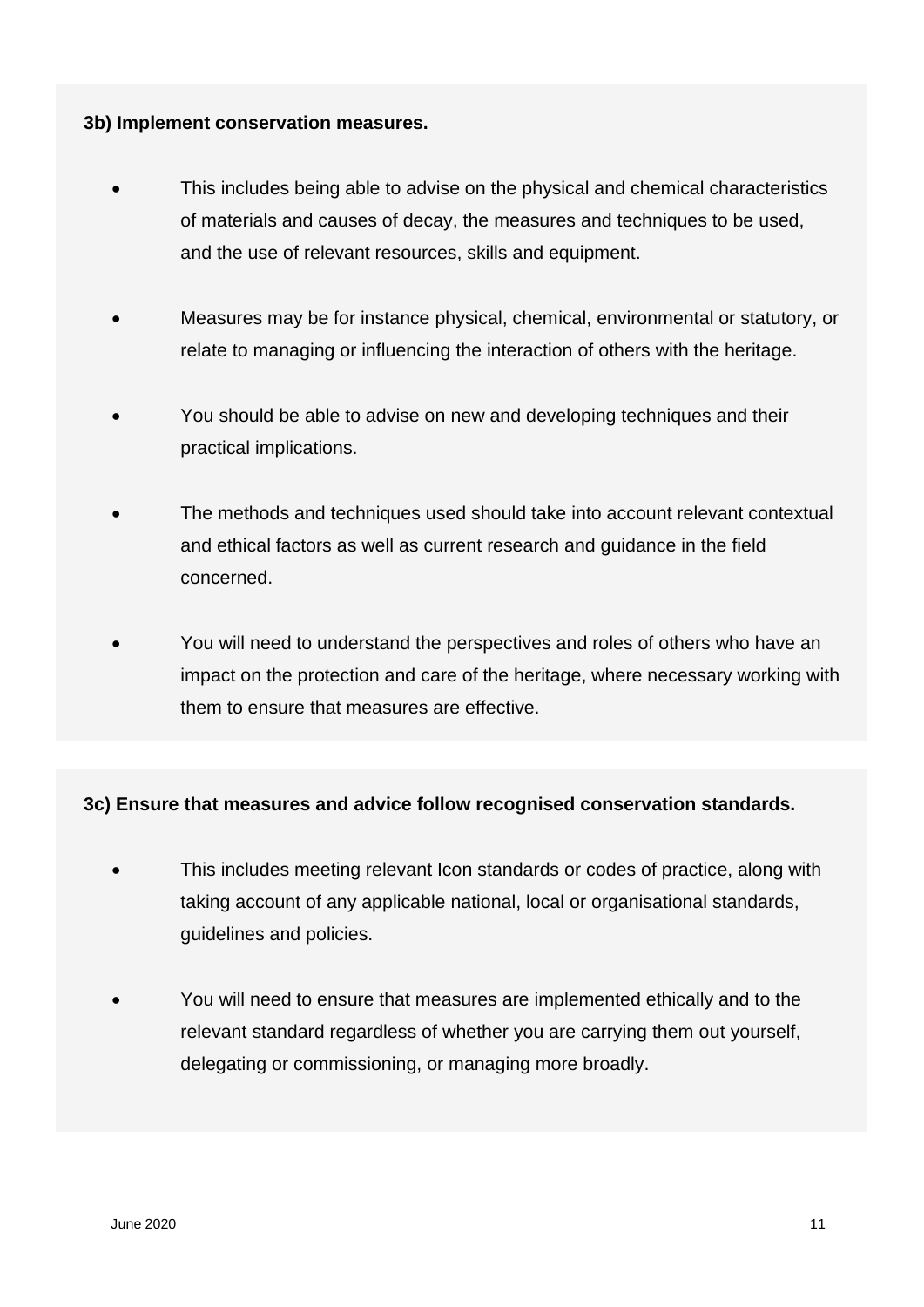#### **3d) Monitor and evaluate the effect of conservation measures.**

- This requires you to evaluate the effectiveness and impact of measures that you have applied, using methods appropriate to the context of your work. This could be carried out for instance through continuous or periodic monitoring, by arrangement, or on an ad-hoc basis.
- It includes adjusting or renegotiating measures should findings indicate that this is necessary.

#### **3e) Document conservation measures.**

- Documentation should be of a form, level of detail and clarity appropriate to its intended use and value as a resource in its own right.
- It should be designed with the aim of enabling it to be maintained and accessed on an ongoing basis.

**3f) Recommend appropriate sources of further analysis, treatment or preventive care where these lie outside your remit or area of expertise.**

• This could relate, for instance, to remedial treatment, scientific analysis or specialist monitoring, or specialist preventive, preservation or legislative expertise.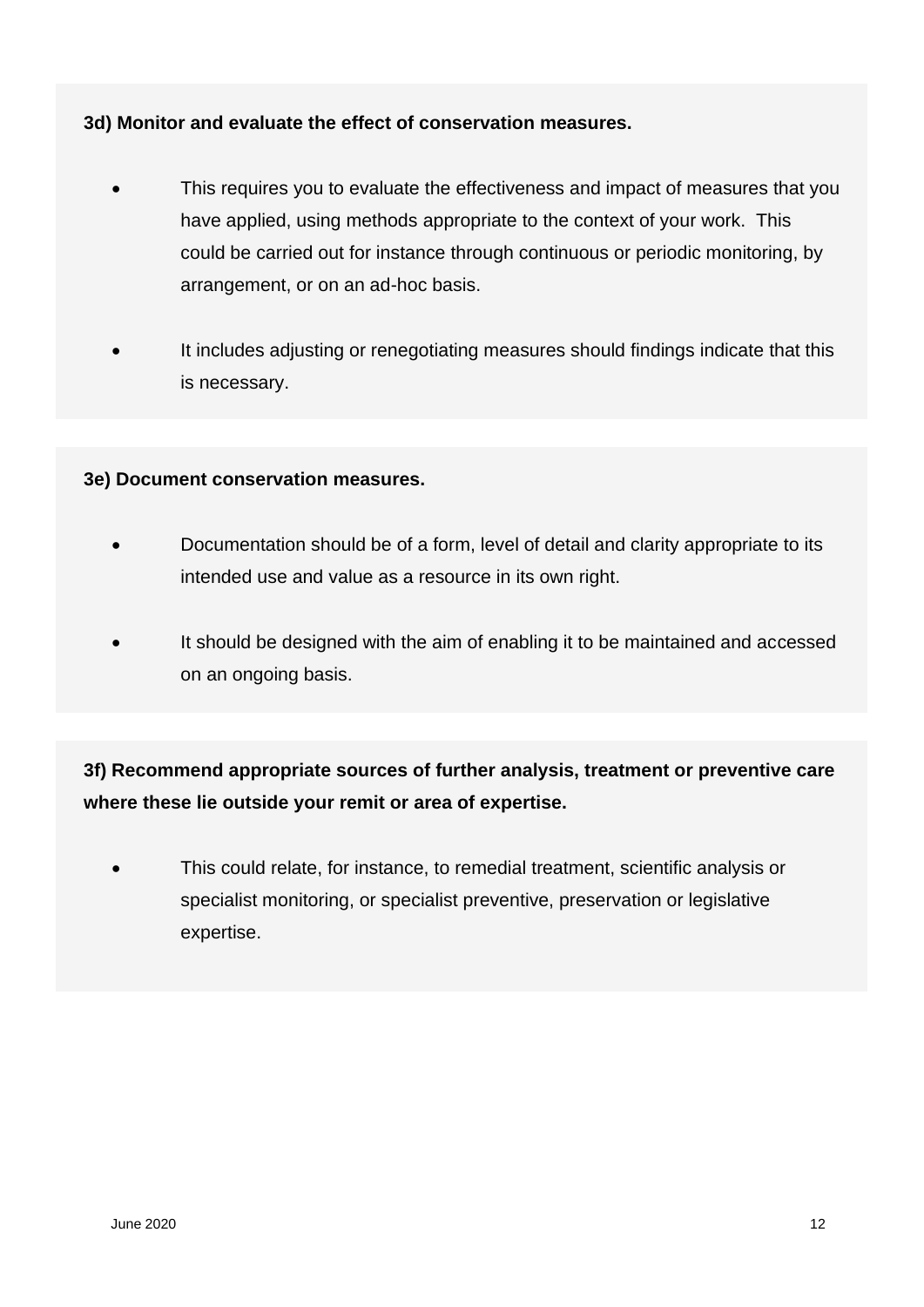

## **Standard 4: Organisation and management**

Standard 4 (points a–e below) is concerned with organising and managing work in a way that is effective, ethical and legal, applicable to all conservation professionals. It should be applied as relevant to your work role, ensuring that you meet the standards across the areas for which you are responsible.

You must be able to:

#### **4a) Organise and manage work to ensure that it is completed appropriately.**

- This applies to your own work, as well as to any work that you lead or delegate.
- It could be applied to your own work planning, project scheduling, the work-plan for a department or for a new development, timetabling and lesson-planning for a course, or how you manage consultancy or contract work (from the client or contractor/consultant perspective).
- It includes agreeing and meeting timescales, resourcing requirements and where appropriate budgets, keeping stakeholders informed of progress and renegotiating where necessary.

**4b) Ensure that your work practices and any you promote comply with applicable legal and contractual requirements.**

- This includes having an awareness and working knowledge of the legal requirements that are relevant to your work.
- It includes as relevant environmental protection and employment regulations, and ensuring work is covered by adequate insurance or indemnity.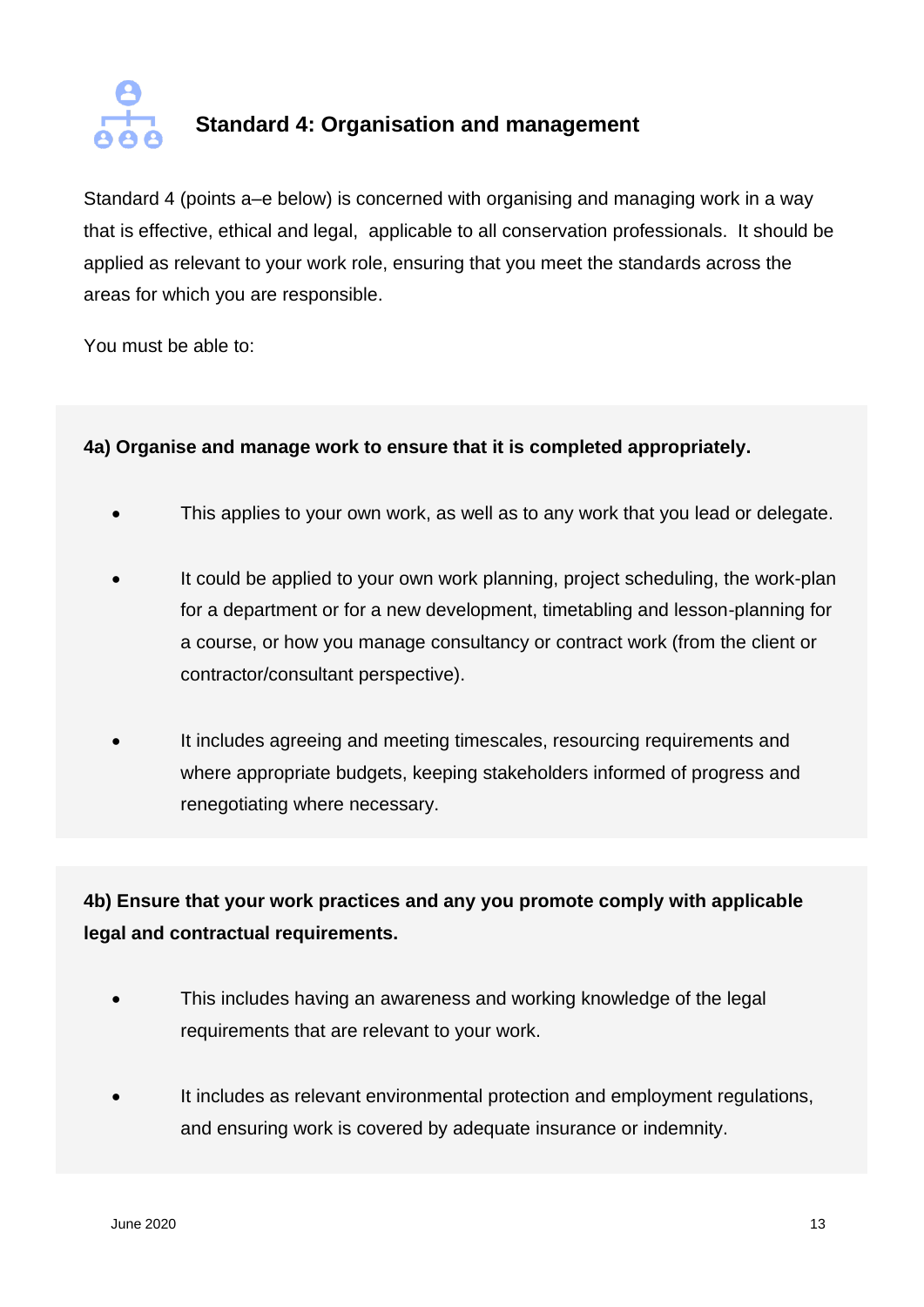**4c) Ensure that your work practices and the area for which you are responsible comply with relevant Health & Safety regulations and guidelines, minimising risk to yourself and others.**

• This includes the ability to carry out and act on risk assessments.

**4d) Adhere to good business or internal practice in dealing with clients, colleagues and other stakeholders.**

- This includes maintaining good working relationships, effective and open communication, and where applicable following good practice in managing people.
- Stakeholders can include for instance internal clients (e.g. curators, archivists, architects, elected members or trustees) and contractors, as appropriate.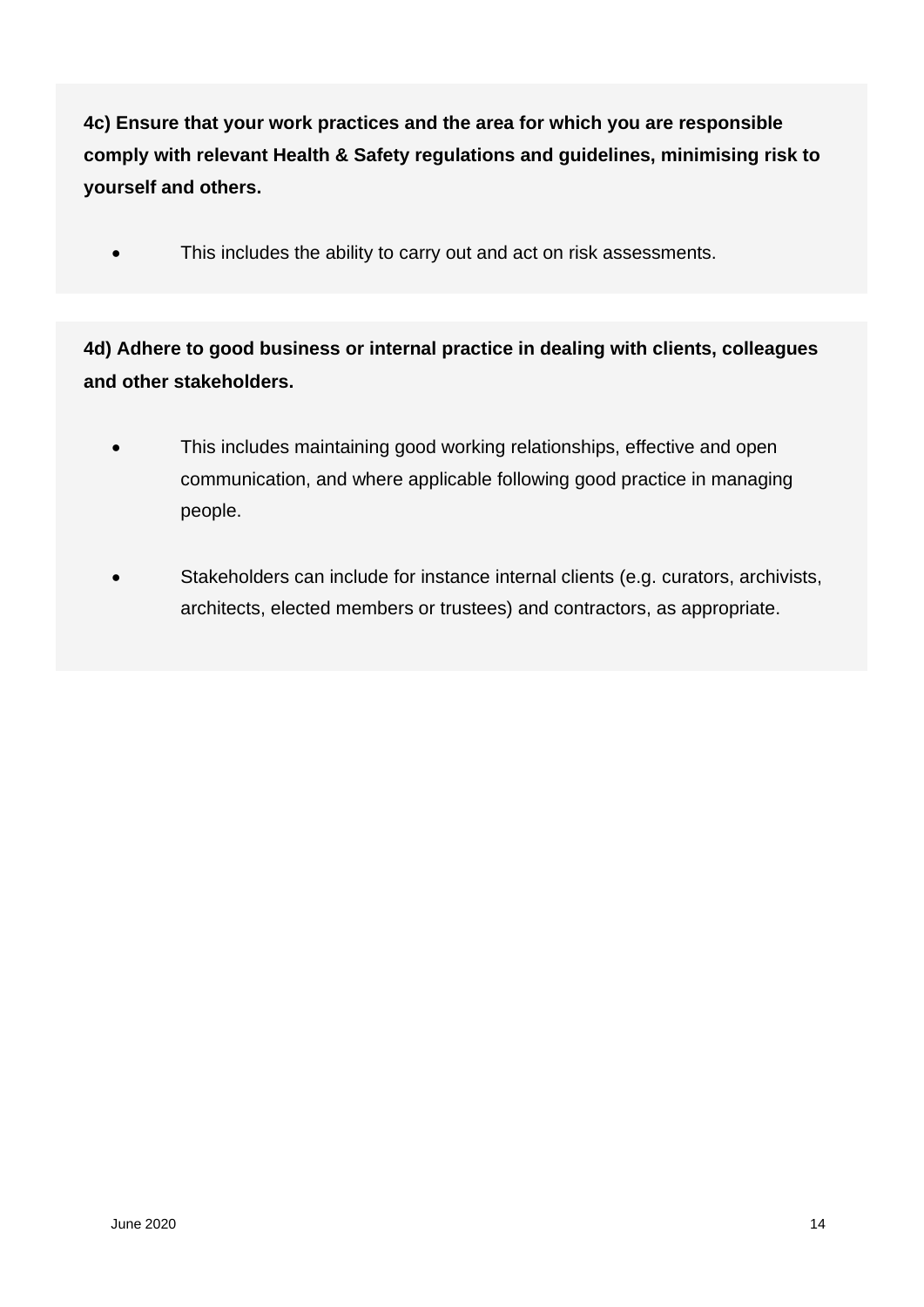#### **4e) Ensure that adequate and accessible records are maintained.**

- Records include conservation records, statutory records, records required by your organisation or needed for running your business, and any records that you or your colleagues need to work effectively.
- Recording should use relevant methods and formats including, where relevant, the use of appropriate technology and software.
- Records must be available and intelligible to the people who need access to them.
- Records must be maintained for an adequate period for their purpose, taking account of any statutory requirements, conservation guidelines and organisational policies.
- Appropriate levels of security and confidentiality should be maintained in accordance with the law on data protection, privacy and intellectual property.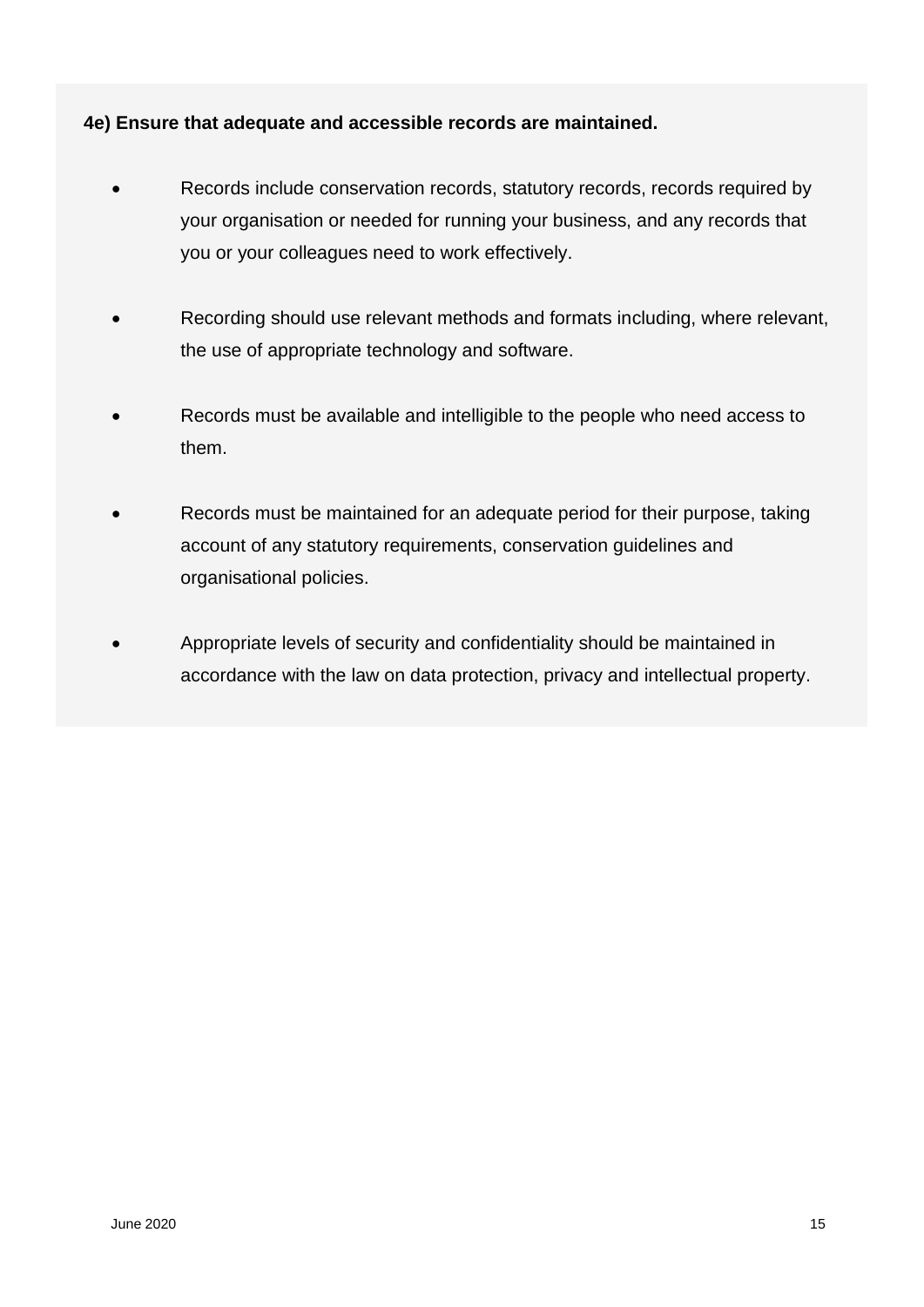

## **Standard 5: Continuing professional development**

Standard 5 (points a–d below) requires you to demonstrate active maintenance and improvement of your professional knowledge and abilities.

You must be able to:

### **5a) Keep yourself informed on changes in the profession as well as broader developments relevant to your work context.**

- This includes maintaining familiarity and where appropriate contact with relevant bodies in the conservation field and beyond as relevant to your area of practice.
- It includes keeping track of emerging developments and research, in particular to be able to identify areas where further exploration is relevant to developing your practice and expertise.

**5b) Ensure that your practice, knowledge, skills and techniques are up-to-date, both at a general level and in relation to individual projects and tasks that you undertake.**

• Updating needs to be appropriate to your work context, e.g. if you carry out treatments you would be expected to understand and be able to use new techniques in your field where they are applicable to your work; if you are a manager or advisor you would be expected to understand what is available and where they are appropriate, but not to be able to carry them out; if you are an educator or trainer you would be expected to keep up-to-date in the areas in which you teach or train.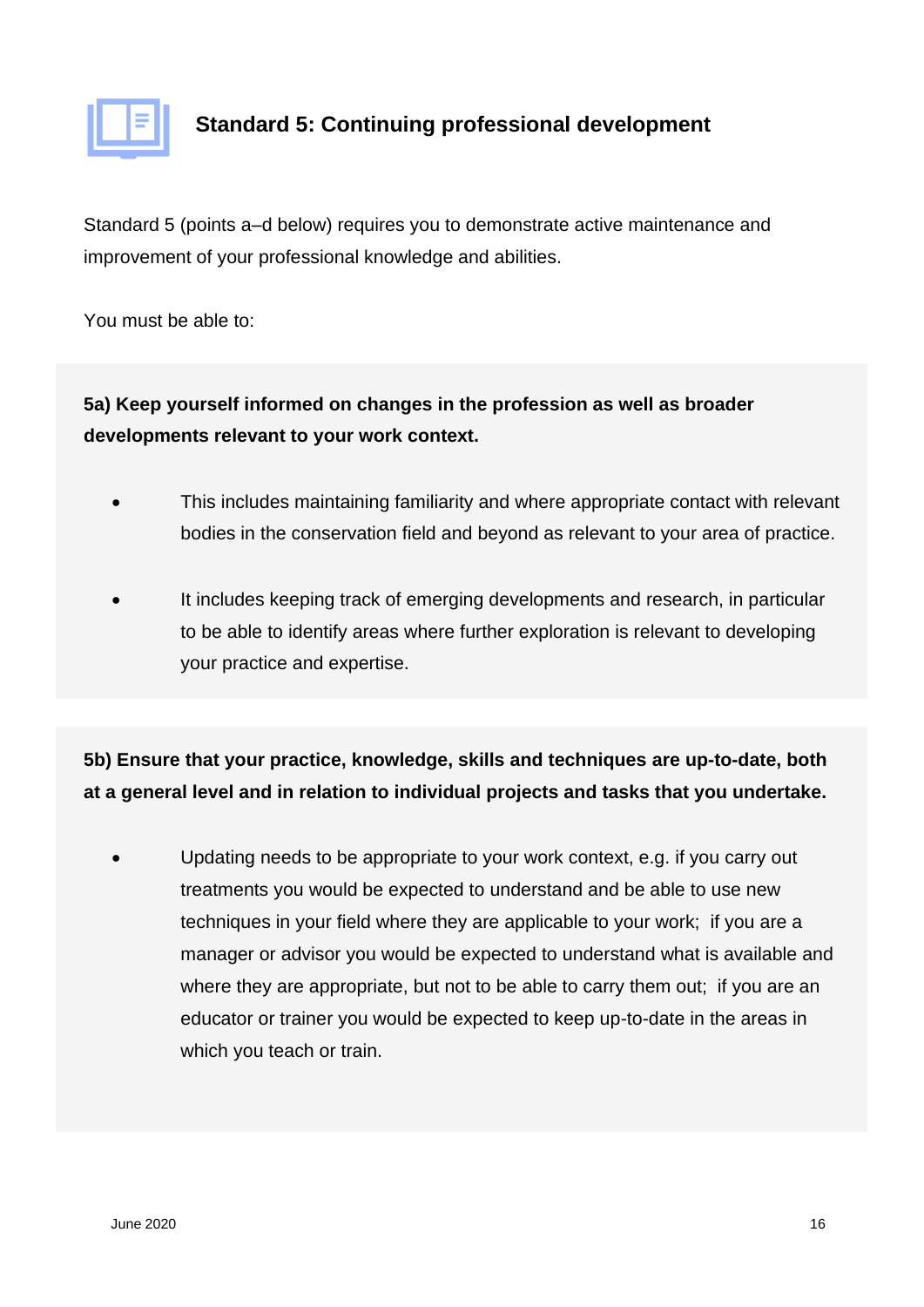#### **5c) Reflect on and learn from your practice.**

• This includes identifying learning points and areas for further investigation or development from your work.

### **5d) Promote conservation and the care of cultural heritage to expert and general audiences.**

- This includes being able to provide training or instruction to others where necessary.
- It could include contributing to the profession or cultural heritage field in various ways, providing demonstrations and expositions, or contributing to publications and web sites.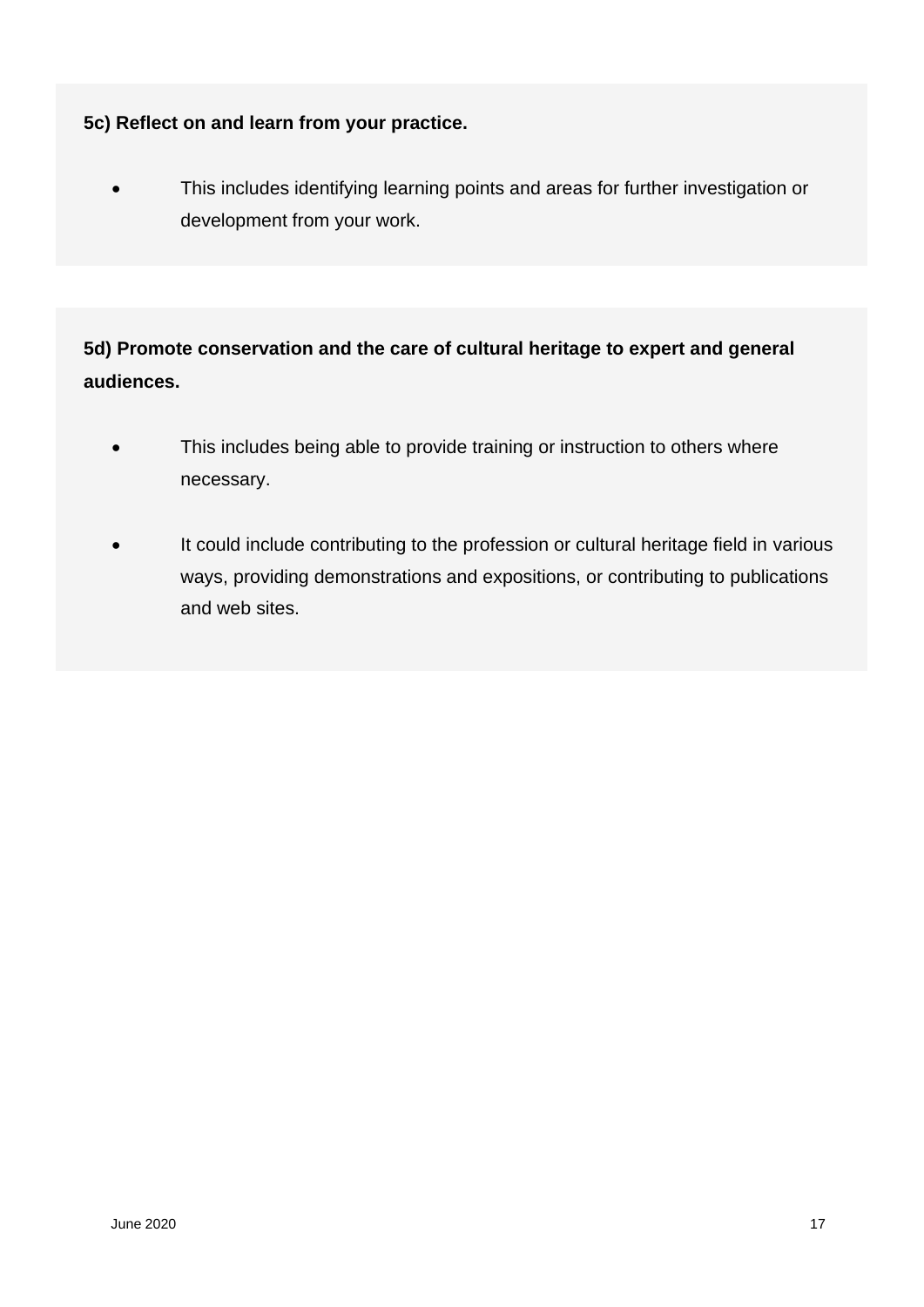

## **Professional Judgement and Ethics**

Professional judgement and ethics (J&E) (points a-n below) are a core component of the professional standards. Your understanding and application of J&E should be evident across your work.

You can demonstrate your professionalism by showing convincing evidence of the application of professional judgement and ethical standards based on a substantial foundation of conservation knowledge and principles. Knowing when and how to seek relevant information is an important aspect of showing professional judgement. You should be able to handle a wide range of situations professionally, and apply ethical principles in practice. It is not sufficient to demonstrate knowledge of Icon's code of ethics or practice.

You must:

| $\mathbf{L}$ | Understand the principles of conservation and demonstrate an in-depth |
|--------------|-----------------------------------------------------------------------|
|              | understanding of the specific area(s) of your practice.               |

- ii. Be conversant with national and international principles, philosophies and guidelines relevant to your practice.
- iii. Understand the ethical basis of the profession and the responsibilities of the conservation professional to cultural heritage and to wider society.
- iv. Understand and observe the Icon Code of Conduct.
- v. Use an adequate level of critical thinking, analysis and synthesis in approaching conservation problems and developing appropriate solutions.
- vi. Appreciate and be prepared to consider alternative, valid methods and approaches that are relevant to your practice.
- vii. Observe legal requirements and obligations, including those relating to health and safety, the environment, employment and contract law, and international agreements.
- viii. Take responsibility for the care of cultural heritage within your influence.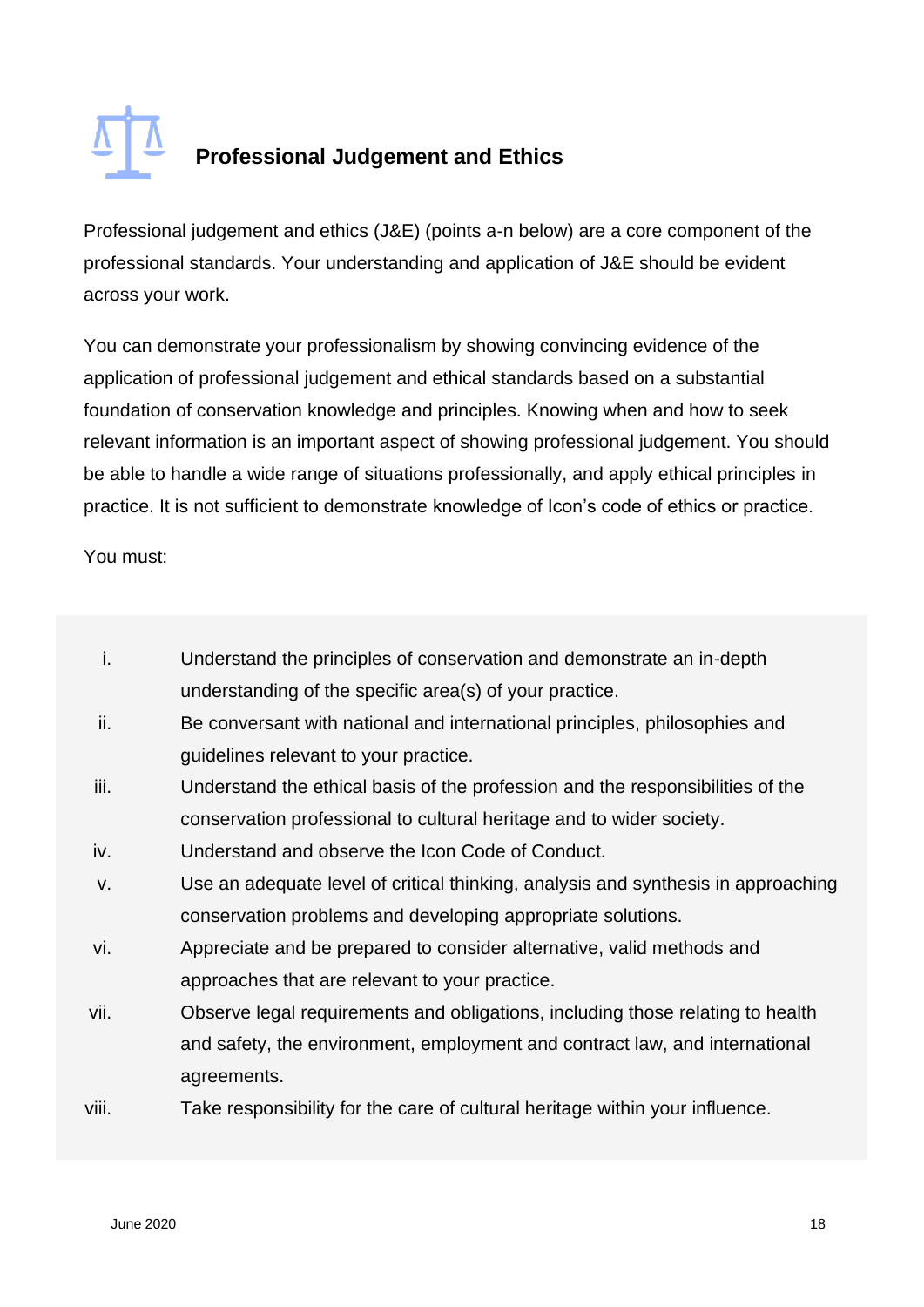- ix. Act with responsibility towards the environment, promoting environmental sustainability in conservation practice and minimising adverse environmental impact.
- x. Act responsibly and ethically in dealings with the public, employers, clients and colleagues.
- xi. Act with awareness of and respect for the cultural, historic and spiritual context of objects and structures.
- xii. Understand how the context in which conservation is carried out influences the practices and measures that are appropriate and acceptable.
- xiii. Handle value-conflicts and ethical dilemmas in a manner which maintains the interests of cultural heritage.
- xiv. Understand the limits of your own knowledge and abilities, and practise within them.